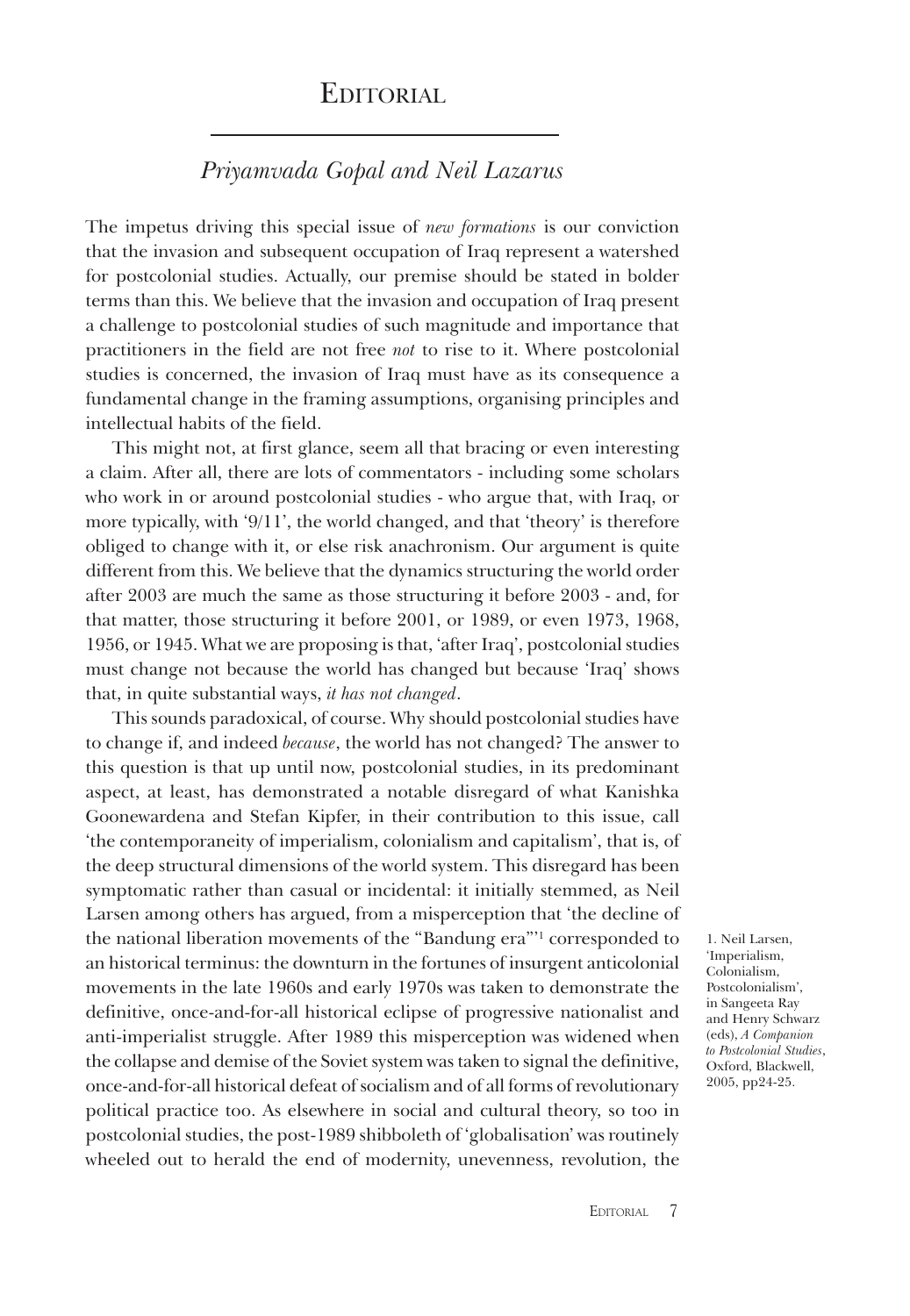world system of nation-states, even imperialism itself. 'Imperialism is over', Antonio Negri and Michael Hardt famously declare, with their characteristic mix of recklessness and sheer intellectual perversity, in *Empire*: 'no nationstate can today … form the center of an imperialist project'. As is so often the case, American neoconservatism itself is far less coy; according to one of its ideologues: 'We could use a Colonial Office in the State Department'.2

The specific significance of the invasion and occupation of Iraq, in these terms, is to make it obvious, not only that imperialism is *not* over, but, on the contrary, that any attempt to formulate a theory of the contemporary conjuncture must begin with this category, in both of its major received usages, political and economic. It is the transparency of this fact that does the work where 'Iraq' is concerned. Blood and lucre - 'Iraq' brings incontrovertibly to widespread attention, as no imperialist enterprise since Vietnam has been able to do, evidently, that imperialism runs like a bloodied thread, unbroken, throughout the long twentieth century. As Crystal Bartolovich puts it in her contribution to this issue, imperialism looms as a dominant 'uncompleted project' of capitalist modernity. 'Iraq' signals this in a way that Nicaragua, Haiti, Grenada, Panama, the Philippines, Angola, Somalia, Cuba, Venezuela, and any number of other recent political examples that might be cited here, seem not to. The 'Iraq enterprise'3 conjoins violence and military conquest with expropriation, pillage and undisguised grabbing for resources. As the collective Retort put it in an essay published in 2005,

what the Iraq adventure represents is … a radical, punitive restructuring of the conditions necessary for expanded profitability - it paves the way … for new rounds of American-led dispossession and capital accumulation. This was a neo-liberal putsch, made in the name of globalisation and free-marked democracy. It was intended as the prototype of a new form of military neo-liberalism.4

The invasion and occupation of Iraq therefore enjoin us to redirect the energies of postcolonial studies. There are signs everywhere of resistance to imperialism accompanied by a renewal of radical, even revolutionary, energy and imagination: in Peru, Bolivia, Venezuela, Nepal, South Africa, and even within the United States, where the unprecedented demand for immigrants' rights might yet signal the rebirth of a massive labour and civil rights movement. This spirit of renewal is reflected in contemporary social, political and cultural theory and the essays in this volume suggest that it is present in at least some of the work now being conducted in postcolonial studies, too. Some of these essays contribute to the opening up of new or relatively under-represented fields of enquiry: Goonewardena and Kipfer write on global cities and 'urbicide', Bhatt on Asian communities and 'religious absolutism', Macdonald on 'devolutionary' British culture, Murphy on 'Francophone postcolonial studies', Mukherjee on the relationship between postcolonial studies and eco-criticism, Harlow on Guantánamo and

2. Charles Krauthammer, 'In defense of democratic realism', <http://www. aspenberlin.org/ interesting\_articles. php>, accessed on May 15, 2006.

3. Geoffrey Wheatcroft, 'They should come out as imperialist and proud of it', *The Guardian*, 15/05/06.

4. Retort, 'Blood for Oil?' *London Review of Books*, 21, 4, (2005): 12-16.